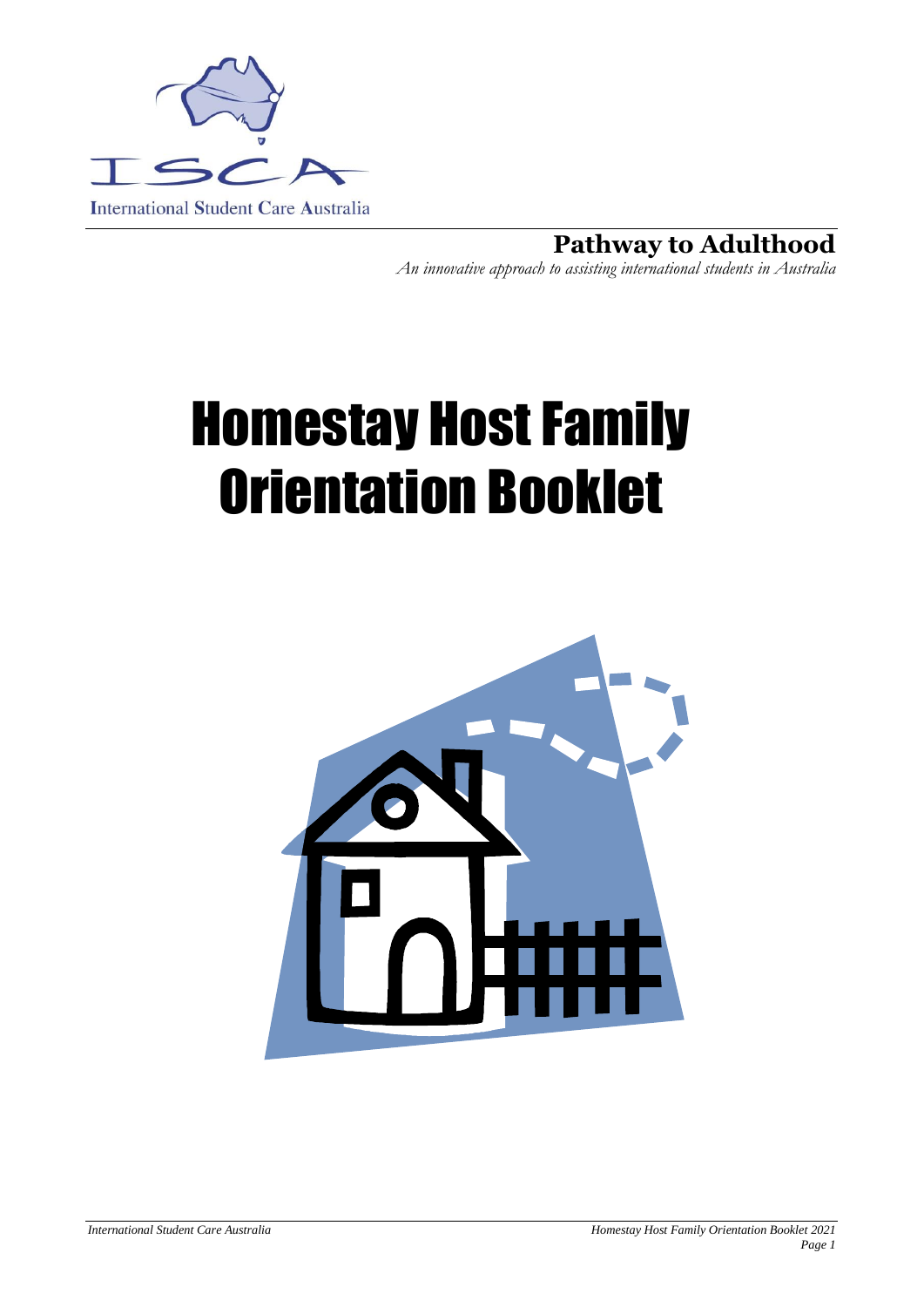# **NOTES**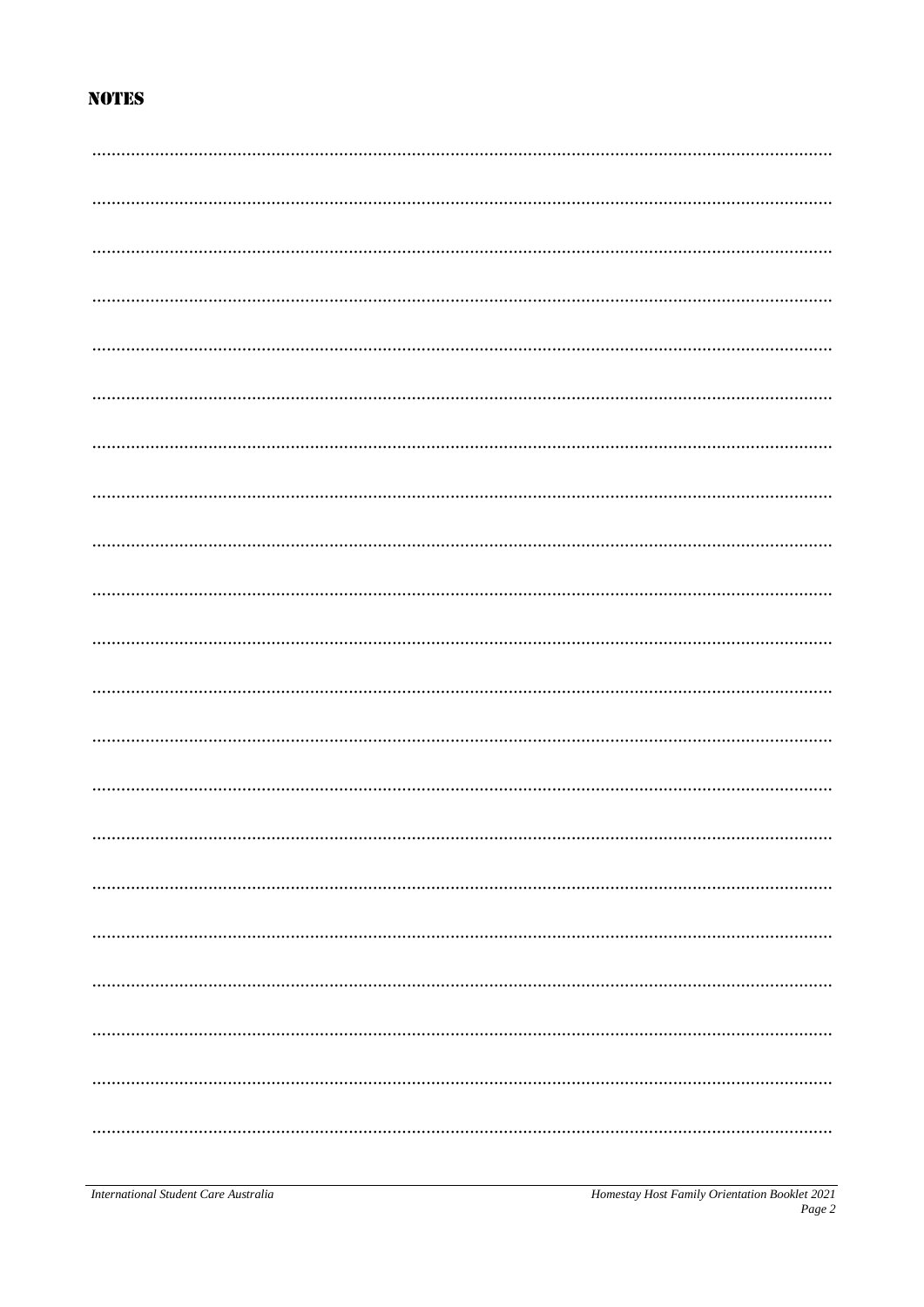#### Introduction

**International Student Care Australia (ISCA)** would like to express our genuine appreciation to you for opening your hearts and your home to an international student. This is a unique opportunity for a young international student to be part of an Australian family and enjoy the Australian way of life. We hope you will encourage your student to become a member of your family in every way. This booklet is designed to give you some practical guidelines to help you prepare for, adjust to, learn from and enjoy your international student. Your kindness and generosity will help build wonderful memories that will last a lifetime for both you and your student. It will enable you to have a greater understanding and appreciation of international cultures and values. So, relax and enjoy!

If there is anything our staff can do, at any time, to assist you in preparing for, or caring for one of our students, please do not hesitate to contact us. We are available to help you!

#### Mission Statement

It is the goal of ISCA to create safe environments for Homestay Students and an environment in which they can successfully pursue their academic careers and personal development.

#### STATEMENT OF COMMITMENT

ISCA believes all Homestay Students have the right to feel safe from harm, be listened to, be involved in decisions that affect them, have their cultural values respected, not be unjustly discriminated against on the basis of their status, activities, expressed opinions or beliefs of their parents or carers, and have their best interests considered.

#### CODE OF CONDUCT

All our homestay host families must comply with ISCA's Code of Conduct. If you wish to have a copy of this document, you can ring the office to request a copy to be mailed to you.

#### Risk Management (Child Protection) Plan

To ensure compliance with Queensland State Government legislation, ISCA has developed a Risk Management (Child Protection) Plan that applies to all our families and partners. To read this document, you can request a hard copy to be mailed to you by telephoning the office.

| <b>CONTACT DETAILS</b>    |                                                                   |
|---------------------------|-------------------------------------------------------------------|
| <b>ISCA Office</b>        | 24 Reginald Ave, Arana Hills Qld 4054<br>E-mail: isca@isca.net.au |
| Postal Address            | P O Box 114, Woody Point Qld 4500                                 |
| Director                  | John Coade<br>Email: $isca@isca.net.au$                           |
| Homestay Co-ordinator     | Kim Lingard<br>Email: $\lim @$ isca.net.au                        |
| <b>Emergency Contacts</b> | John: 0427 269 360<br>Kim: 0427 993 270                           |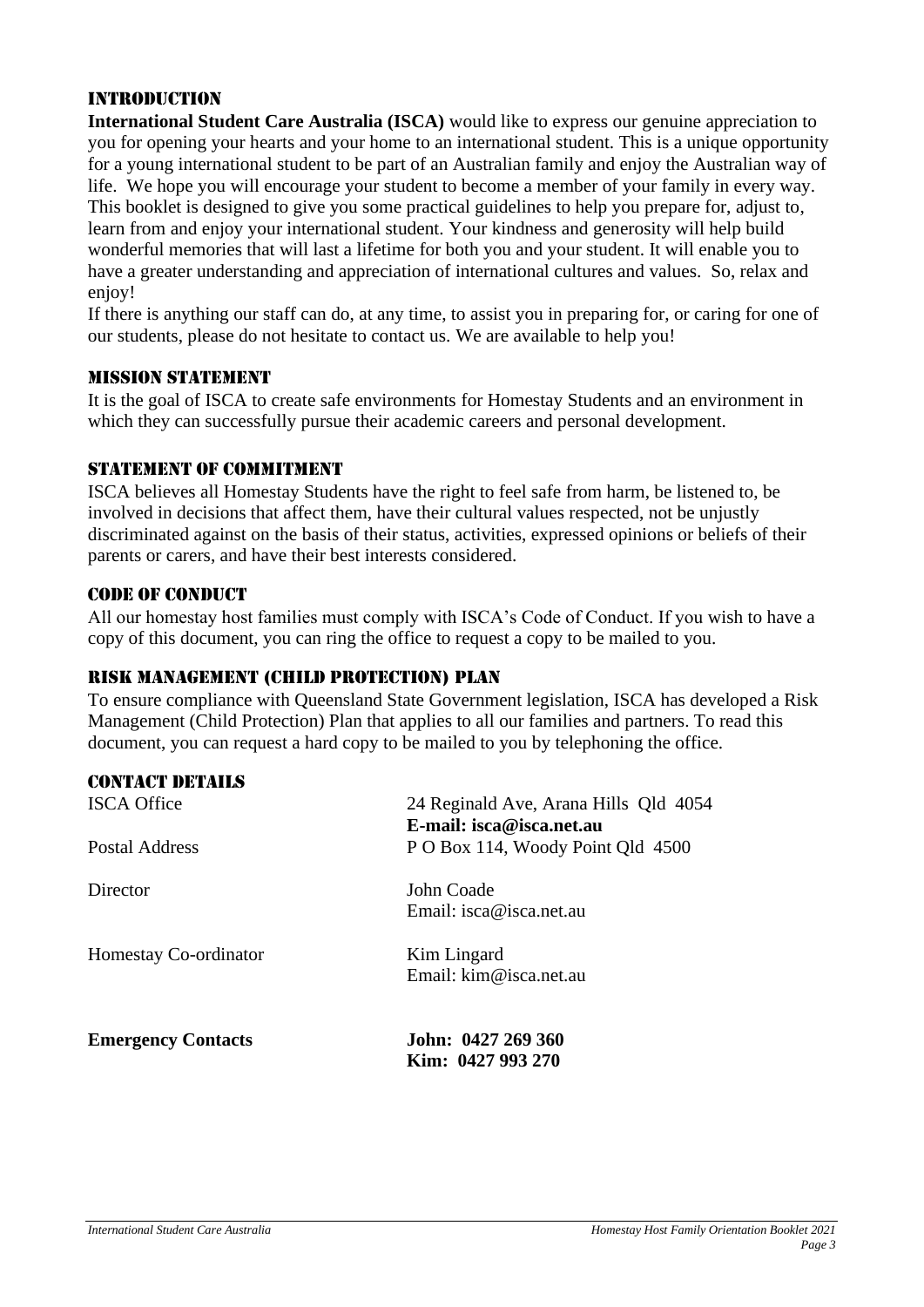#### FIRST THINGS FIRST …

Remember, there is no set formula to follow to make your student feel happy and welcome in your home. However, you may want to try some of the following ideas to make you and your student feel at home with each other:

- A welcome sign at your door or in his or her bedroom will set the stage and let your student know you are glad he or she is there.
- Find out what your student's preferred name or nickname is and have everyone practise pronouncing it.
- Help your student talk. Keep talking slowly (but not loudly!) they don't need to understand every word to get the idea.
- Point out vocabulary words around the house "your bed", "towel", "bathroom", "dog", "tree", "garage", etc.
- Take a walk around your neighbourhood to help your student locate the house and feel comfortable in the area. Draw a map showing your home, school, friends, shops, bus stops etc.
- Help your student pronounce your street name, address and family name. Write them down so that your student can keep it in his or her wallet at all times. Recommend he or she memorises your telephone number and understands how a pay phone works. If your student has a mobile phone ensure that you both exchange numbers.
- Encourage your student to go to bed early, especially in the first week to adjust to their new environment. It takes a lot of energy to concentrate on speaking English all the time in their new surroundings so encourage your student to have plenty of rest.



#### ON TO OTHER THINGS …

#### Passport and International Ticket

Please encourage the student to keep these in a safe place in your home. ISCA is happy to keep these under lock & key on your behalf.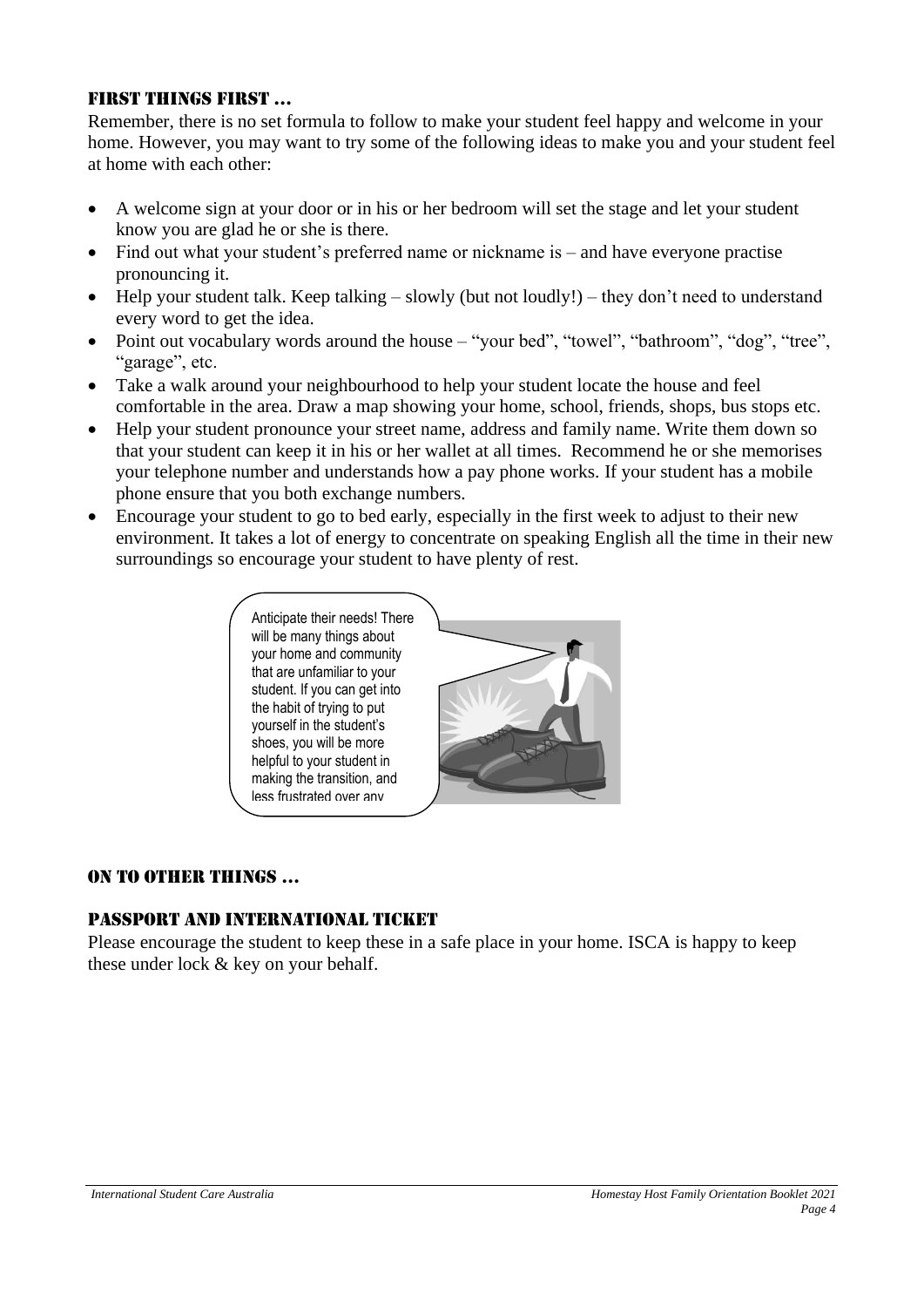#### OVERSEAS Student Health Cover (OSHC)

Medicare is not available to an international student on a student or visitor visa. Instead, cover for students is called Overseas Student Health Cover (OSHC). This is compulsory and organised by the student's school through Medibank Private. The school will pay the premium direct to Medibank Private and pass the membership card on to the student. If you need to take your student to visit a medical practitioner or doctor, the student should pay the account at the time of the visit and then claim a refund from Medibank Private using the membership card supplied to your student by their Australian school.

# Illness

If the student becomes unwell, you may give them medication that is safe to take, provided they do not have known allergies; otherwise make an appointment and take them to see a doctor who may prescribe medication. If the student needs any emergency

procedure, please contact ISCA immediately who will contact the student's agent and/or their natural parents.

# HYGIENE

Every culture has different standards of cleanliness. For example, bathing once a week may be socially acceptable in some countries, however, you need to tell the student that in Australia, we normally bathe daily.

Let your student know that Australia is a very dry country and water is scarce and it is expected that people will not spend a lot of time in the shower. You should also stress that Australia is currently experiencing a drought and everyone needs to conserve



Your student is a child in a foreign country and will require your assistance to visit a medical centre or doctor

water, such as by turning off the tap while cleaning teeth and taking short showers. Let them know what length of time is acceptable in the shower.

# **MANNERS**

Remind your homestay student to use 'please' and say 'thank you' when appropriate. In general, manners are important to Australians, but something that is not considered rude in some countries may sound rude or abrupt to us.

#### Communication

Speak slowly and clearly and try not to use broken English. Avoid falling into the trap of talking louder when addressing the international student. Be prepared to rephrase your questions or statements to make it easier or them to understand. Having a dictionary around may be handy.



If you don't understand something, please ask!

#### Interaction with the family

It is important for you to encourage the student to become part of your family and a great way of doing this is by getting them involved in your daily activities. For example shopping, visiting relatives or trips away. You may ask the student to pay for activities such as excursions, movies and other forms of entertainment. Generally, ISCA advises that the international student should become part of the Australian family. In this way, the host family and the student will have a happy time and the student will return to their homeland after a most enjoyable cultural experience.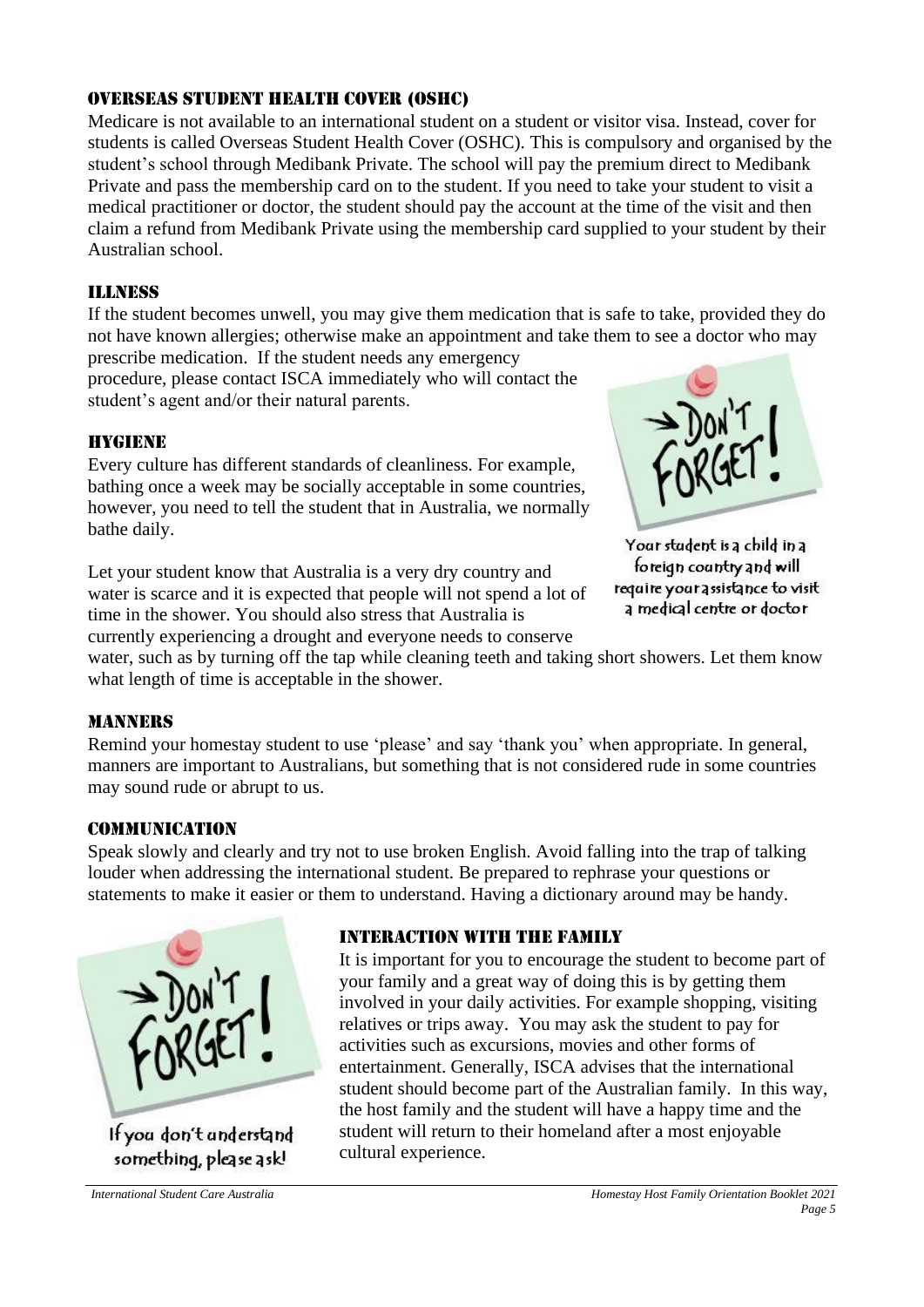#### Handling Problems and Issues

For various reasons or at certain times (anniversaries, birthdays, Christmas etc), the homestay student may be missing home. ISCA personnel are available 24 hours-a-day to assist both the international student and the Australian homestay family during these times. Here are some suggestions that may help:

- explain your daily routine to the homestay student in detail; and
- help the student to assimilate into your family life, not to isolate himself/herself from other people during difficult times. Make yourself available for them.

#### HOUSE RULES

If you're like most of us, you probably don't think about your house rules. They're so familiar to you that they're just part of your life. You will need to think about them and it's important to make clear what you expect from your student from the beginning. The more predictable you can make the student's environment, the less stressful his or her adjustment will be. The clearer you are in your own mind about what behaviour is important to you and why, the easier it will be to get your student to accept your (foreign to your student) patterns. You will also find it more comfortable for you to compromise on things that matter less.

#### **CHORES**

The student is expected to help with housework just like other members of the family. Give the

student a roster or set of chores to help you with, like taking a turn in setting the table at night for the evening meal, washing and drying dishes and feeding the family pets. If other family members prepare their own lunch and breakfast, soon after your student arrives, encourage and show them how to also make their own. Speak with your homestay student to explain your household routine.



# **LAUNDRY**

Discuss your washing/laundry routine, eg the days of the week you do

laundry. If your student prefers to wash their own clothes, show them how, when and where to do so. We have found it is good for a student to do their own ironing.

# SAVING ELECTRICITY

Point out to the student that Australians are very energy-conscious and considerate of the environment. Ideas to assist your student to help save electricity are:

- Turning off the light in their room when they leave the room.
- Turning off a heater, fan or air conditioner when they leave the room. You may need to explain the use of these electrical items to the student.
- Turning off the television or stereo if they are the last one to leave the room.

#### Mobile Phone

Please ask your student to keep the phone turned on at all times when out of the house, after school hours. Keeping the phone charged is important and ensure there is "credit" on the phone.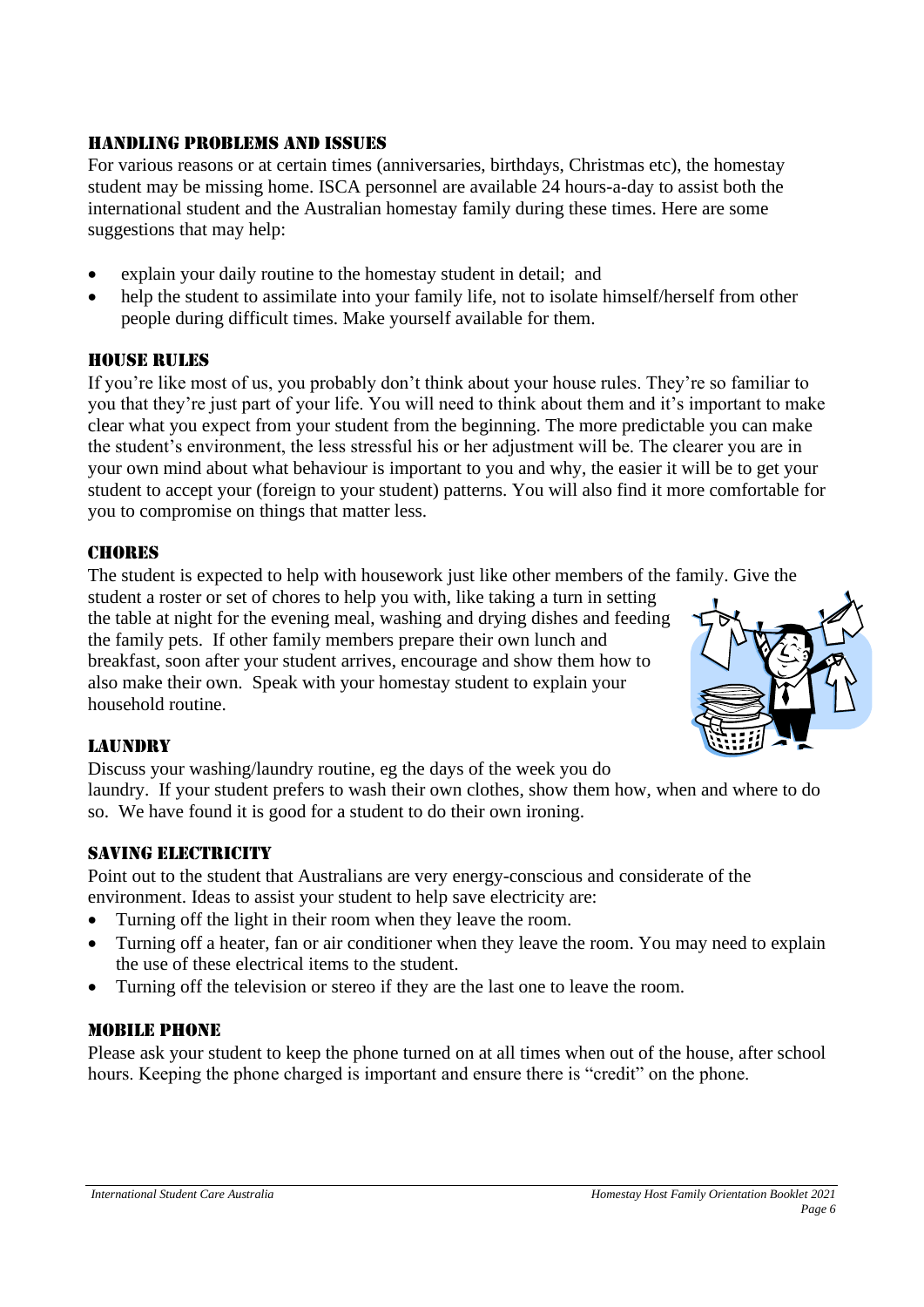#### Using the Internet

Please let them know your house rules for Internet usage. Encourage the student to seek permission from you and obey house rules regarding Internet use. Here are some helpful guidelines you may give your student:

- use only at the time that is appropriate and under the conditions allowed
- exercise caution with internet sites accessed by the student as accessing insecure sites,.
- avoid visiting sites which maybe considered inappropriate by the household.
- do not download any amounts of information, video streaming, music and flashcards on their laptop.

#### **CURFEW TIMES**

During the school week, your student should travel home directly from school (perhaps a quick trip to the shops, if necessary) but basically, students should not be at a shopping centre for any length of time wearing their school uniform. From Sunday to Thursday nights, students should always be home by 6pm;

On weekends (Friday and Saturday nights), your student should also always be home BY 10pm (not leaving the city or activity at 10pm). If a social activity is planned (eg a party with school friends) 10pm is the curfew time, and a student should be picked up rather than catch public transport from the venue. Prior to the activity, the host family should make contact with the person arranging the activity to ensure there will be suitable and adequate supervision, and obtain name/address and contact phone numbers;

#### Getting a lift from P plate driver

Because of safety issues, an international student may not drive as the passenger in a vehicle driven by any 'P' plate driver (including a member of your homestay family);

#### Going out with friends

When planning to go out with their friends, the student must always discuss and ask permission from the host family first. You may be asked to assist with transportation somewhere, so ask the student to ensure this is organised in advance if possible. Advise the student to call you if their arrangement changes at all.

As a rule of thumb, the same rules applicable to members of your household of similar age group are applicable to the Homestay student unless specified otherwise by the student's school or college.

Remember, after all, the student is still a child and someone else's child. You are the person responsible for them, their protector and primary care giver, and must exercise all



When in doabt, ask yourself "if I had a daughter of this age, would I allow her to be out this latel"

precautions and safety standards as you would with members of your own family.

Students should be home no later than 6pm on Sunday to Thursday nights; and no later than 10pm on Friday and Saturday nights. Please encourage your student to keep in contact with you when they are out; travelling home etc. When appropriate please pick up your student in the evening.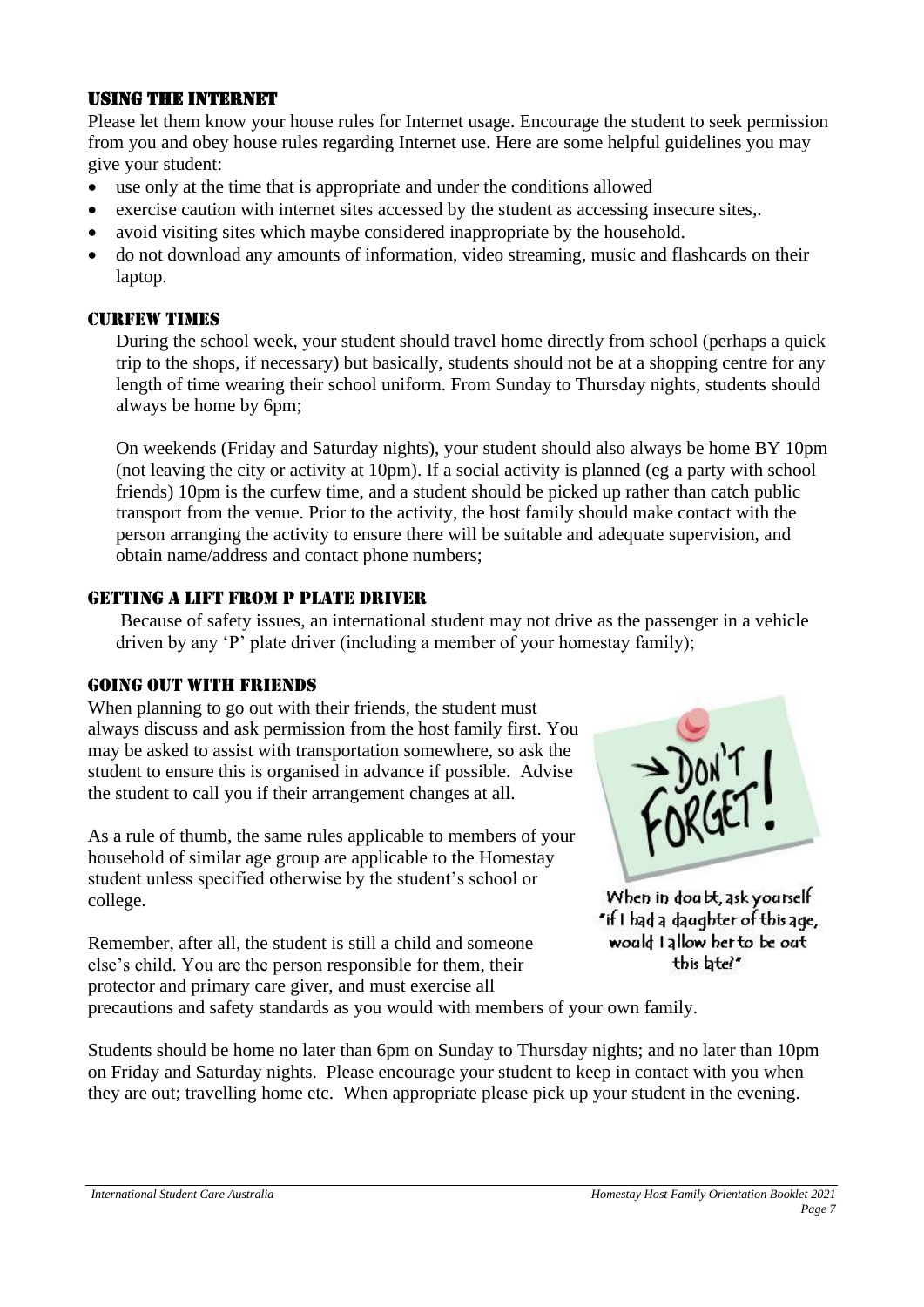# TRAVEL – OVERNIGHT OR MORE

The homestay family MUST notify ISCA if the correct procedure has been followed and approval given by school to sleep away from the homestay family - even if it is just an overnight stay or if you are travelling with your host family. Under current legislation, ISCA needs to keep track of your whereabouts at all times.

Irrespective of age (high school students who are under or over 18 years of age), sleepovers with friends is not encouraged. Unless prior arrangements have been made, forms signed and permission granted, students are not permitted to travel and stay overnight away from their homestay family home. ISCA also requires notification that a student will be away from their homestay family after the correct procedure has been followed and permission granted. The host family must be involved in the arrangements regarding transport, pick up etc. A day trip (eg to the Gold Coast) arriving home before dark is permitted. It is essential that you know where your student is at ALL times; If students wish to undertake any holiday travel during their program, they must notify, and provide details to, the staff at their school at least two weeks before they travel. If the school does not approve the travel for safety reasons, because it affects attendance, or creates a visa problem, permission will not be given, even if the natural parents have agreed in writing.

Students should ask the school for an "International Student Travel Request Form." This form needs to be signed by the student's parents, education agent (ie, ISCA), and the homestay family for all travelling requiring an overnight stay. This form should be lodged with the school's International Student Co-Ordinator at least two weeks before travelling. Students must provide contact details and a proposed itinerary as part of their travel request. The travel must then be approved by the school principal. Students must ensure that they return to school on time to start the new term.

#### **Failure to comply with this procedure may result in the student's enrolment in school AND their student visa being cancelled.**

Examples of travel proposals that may be approved include travel:

- in supervised groups arranged by the student's educational agent, ISCA, the school or a commercial/volunteer organisation (e.g. church organisation)
- with their parents or a close relative approved by their parents
- with their host parents
- to stay with other approved ISCA / School host families

Examples of travel that will not be approved include travel:

- by hitchhiking
- **in a car driven by a person under the age of 18 years or any "P Plate" driver**
- solely in the company of under 21 years of age
- attending unsuitable events

#### Family holidays

If you plan to take the homestay student away on a family holiday, please let ISCA know where you are going and how we can contact you should an emergency arise.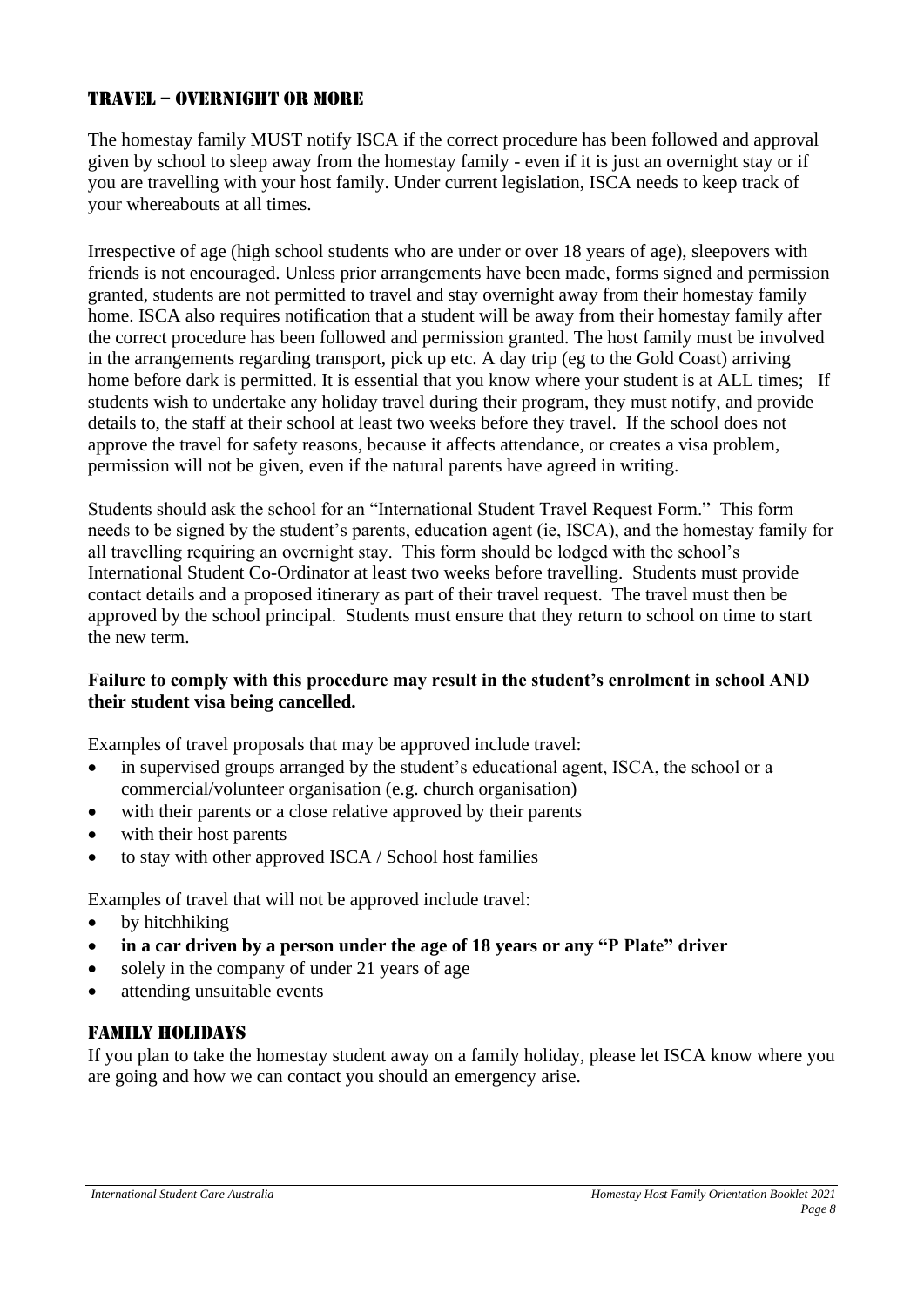# Visit by the student's natural parents

The student is expected to advise you in advance if and when their natural parents are planning to visit them. Please make an effort to meet with them if your busy routine permits.

# SAFETY AND SECURITY

- Hitch-hiking tell them it is NEVER safe to accept a lift from a stranger
- Mobile Phones make sure you exchange phone numbers with your student in case of an emergency. Remind your student to always keep credit on their phone; and to make sure the battery is charged to ensure contact can always be made.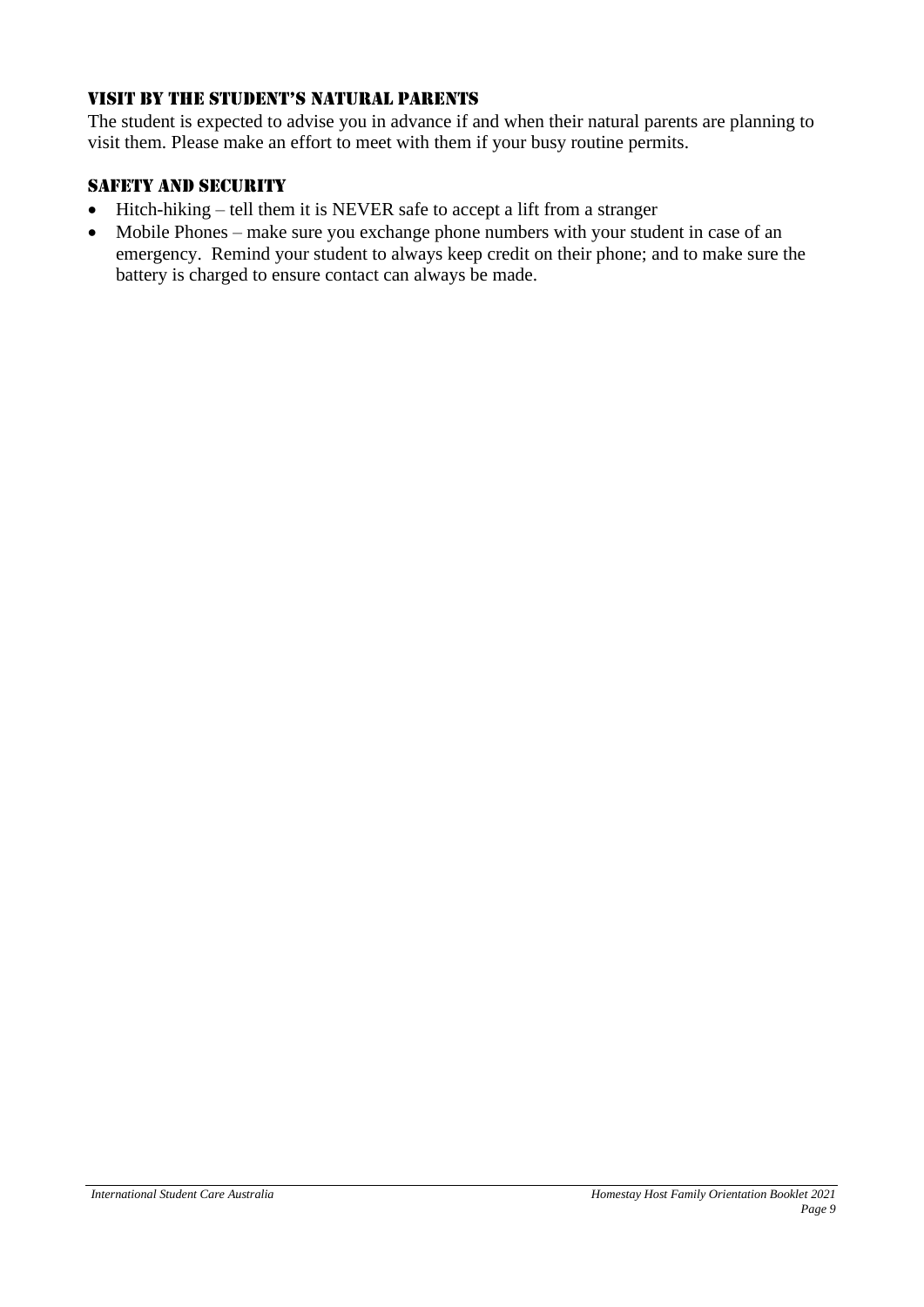# FINALLY, a CheCklist of must do's

| House key         | Give student a key to the house and explain any security system or<br>$\bullet$                      |
|-------------------|------------------------------------------------------------------------------------------------------|
|                   | measures                                                                                             |
|                   | Give student a slip of paper for the wallet with your name, address<br>$\bullet$<br>and phone number |
| Town map          |                                                                                                      |
|                   | Take your student on a walking and driving tour of your<br>٠<br>community                            |
|                   | Bus/public transportation                                                                            |
|                   | Shopping                                                                                             |
|                   | School and Library                                                                                   |
|                   | Post Office                                                                                          |
|                   | Friends' homes                                                                                       |
|                   | If the student will be using a bike, go over the rules of riding                                     |
|                   | Help your student understand what to do if he or she gets lost                                       |
|                   | Make an informal map locating key places                                                             |
| House tour        | Common areas for all to use<br>$\bullet$                                                             |
|                   | Private areas which need permission                                                                  |
|                   | The bathroom (explain how things work)                                                               |
|                   | The laundry room and dirty laundry (who does it and when?)                                           |
| Kitchen and meals | What time are meals? What are your expectations about<br>$\bullet$                                   |
|                   | promptness?                                                                                          |
|                   | Who fixes which meals?                                                                               |
|                   | Does everyone make his or her own breakfast?                                                         |
|                   | Who cleans up after meals?                                                                           |
|                   | What is okay to eat from the refrigerator?                                                           |
|                   | Where in the house may food be eaten?                                                                |
| Personal safety   | Discuss thoroughly anything the student should be careful about,                                     |
|                   | such as walking home, carrying money, areas & times to avoid etc                                     |
|                   | Keep ISCA's and host family's contact details in student's wallet<br>٠<br>and mobile                 |
|                   | Remind student to keep credit on mobile phone                                                        |
|                   | Remind student to always keep battery charged on mobile phone                                        |
|                   | Your neighbourhood will be different from your student's, so be                                      |
|                   | explicit.                                                                                            |
|                   | Explain the road rules, particularly crossing the road. Remember,                                    |
|                   | your student probably comes from a country where drivers drive                                       |
|                   | on the opposite side so tell them to look to the right, look to the                                  |
|                   | left, then look to the right again!                                                                  |
| Personal hygiene  | Baths and changing clothes need not be embarrassing topics if                                        |
|                   | they are approached early and in terms of your family's customs                                      |
|                   | In Australia it is normal for people to bathe daily                                                  |
|                   | <b>Important note:</b> please explain to your student that Australia is                              |
|                   | currently experiencing a severe drought and they are to conserve                                     |
|                   | water at all times. Tell them to take short showers and turn off the                                 |
|                   | tap while cleaning their teeth. Advise them of the Council's                                         |
|                   | current water restrictions.                                                                          |
| Chores            | Let your student know what you expect regarding his or her room                                      |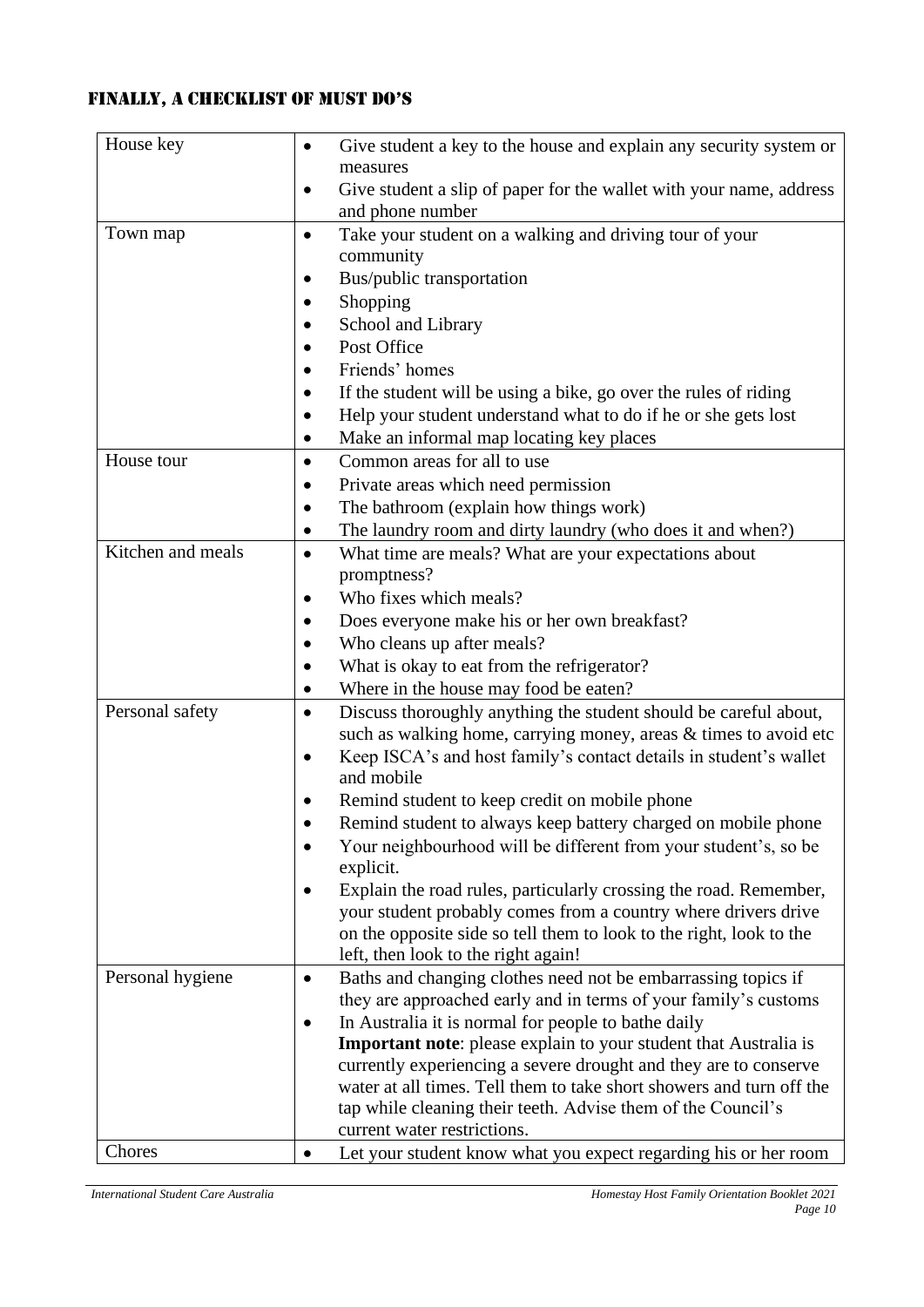|                  | If it's important to you, make clear that belongings are to be                                                                      |
|------------------|-------------------------------------------------------------------------------------------------------------------------------------|
|                  | picked up and the bed made daily                                                                                                    |
|                  | It is reasonable to expect that your student help with household<br>chores. You may need to remind them!                            |
| Family schedule  | Go over your family routine carefully, in simple English, during<br>$\bullet$                                                       |
|                  | the first few days and then again after a week. You may need to                                                                     |
|                  | remind your student about various things as they occur.                                                                             |
|                  | Write a sample typical daily schedule so that he or she knows<br>$\bullet$                                                          |
|                  | when you usually go to bed, get up and eat meals                                                                                    |
|                  | Does your weekend routine differ from weekdays? Do you attend                                                                       |
|                  | church or other place of worship? Do you sleep late?                                                                                |
|                  | Think about how you expect your student to fit into your schedule                                                                   |
|                  | so you have enough hot water and bathrooms to accommodate                                                                           |
|                  | early schedules.                                                                                                                    |
| Money management | Help your student open a bank account and explain where the<br>$\bullet$<br>nearest ATMs are located                                |
|                  | Each student is expected to have spending money                                                                                     |
|                  | Help your student to make decisions on how to spend money and<br>$\bullet$                                                          |
|                  | what to buy                                                                                                                         |
| Religion         | Find out what your student wants to do about religious                                                                              |
|                  | observance. If he or she does not want to attend church, this must                                                                  |
|                  | be his or her choice                                                                                                                |
|                  | An interesting alternative could be for your student to visit a                                                                     |
|                  | variety of churches or places of worship, not necessarily as a                                                                      |
|                  | religious experience, but as an intellectual or cultural one. If he or                                                              |
|                  | she is interested, you may be able to make arrangements through                                                                     |
|                  | friends of other faiths or by inquiring at different local churches                                                                 |
|                  | It may prove enjoyable and educational for your student to<br>participate in youth groups or social activities in a church or place |
|                  | of worship.                                                                                                                         |
| School           | Assist your student to get school uniforms and books when he or                                                                     |
|                  | she first arrives. Advise them to buy second-hand uniforms if                                                                       |
|                  | possible.                                                                                                                           |
|                  | Show your student the route to school or accompany them for the                                                                     |
|                  | first couple of days until they are familiar with the route                                                                         |
|                  | Be available to attend special school functions, parent teacher                                                                     |
|                  | interviews, musical evenings, etc.                                                                                                  |
| Medical          | Book an appointment with a local doctor and take your student to<br>$\bullet$                                                       |
|                  | the doctor's surgery if they require medical assistance. Please do                                                                  |
|                  | not expect the student to get there on his or her own.                                                                              |
|                  | Take appropriate action when a student is not recovering from                                                                       |
|                  | what may appear to be even mild symptoms of illness $-$ it could                                                                    |
|                  | be more serious than you think.                                                                                                     |